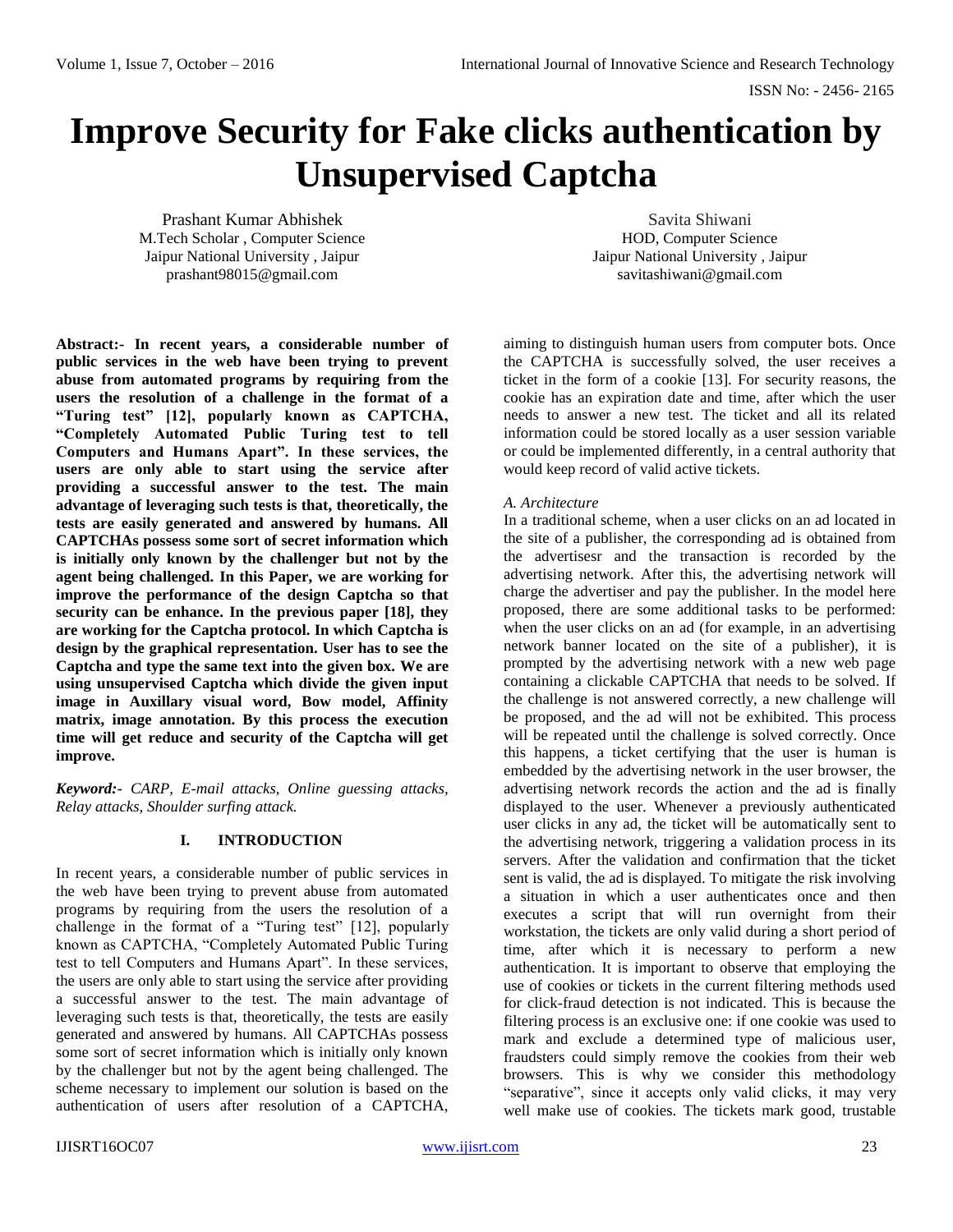users. This is the same reason why the mechanism here proposed is prevention-based instead of detection-based.



Fig 1. Communication Flow for Ticket Authentication

#### **II. RELATED WORK**

In general, there is extensive literature on captcha and graphical system to avoid machine learning attacks. This section reviews about the some related work in order to explore the strengths and weakness of existing methods. P.C.Van Oorschot, A. Salehi- Abari, and J. Thorpe [1] this paper proposes a purely automated attack on pass points-style graphical passwords. Which are easier to arrange than humanseeded attacks and more scalable to systems that use multiple of image. It requires serious consideration when deploying basic Pass Points-style graphical passwords and possible of trail to gain password. M. Alsaleh, M. Mannan, and P.C.Van Oorschot [2] this paper proposes a Revisiting defences against large-scale online password guessing attacks Easy-to-deploy approach to identify automated malicious login attempts with reasonable cost of inconvenience to users. The third party human attack employs hired human to solve challenges so that the CAPTCHA systems will no longer be effective. It produces online guessing attack. G. Moy, N. Jones, C. Harkless, and R. Potter [3] this paper proposes Distortion estimation techniques in solving visual captchas. Estimation technique is used to measure the attacks. This captcha test cannot pass the machine. A direct distortion an estimation algorithm that correctly an identified a four letters in a challenge image 78% only. It vulnerable to brute force attacks. P.C.Van Oorschot, Julie Thorpe [4] this paper proposes an on predictive models and user-drawn graphical passwords. To better understand the size of these classes, how weak the

password subspace. Motivate us to define a set of password complexity factors which define a set of classes. Thus, it is possible that if the system had protected information that was perceived to be sensitive. Some of these users might have created passwords they perceived to be more complex. B.B. Zhu [5] this paper proposes an Attack and design of image recognition captchas an unlimited number of types of objects can be used in Cortcha. No need to manually label any image and strength of Learn ability and efficiency. An infinite number of object types are used to generate Cortcha challenges. Cortcha does not require the images in its image database to be labeled.

#### **III. CAPTCHA PROTOCOL**

A primary job of Captcha as a graphical password can provide security. For example the RSA algorithm is developed based on factorization problem and elliptic curve, DSA-digital signature algorithm, Elgamal algorithm, Diffie Hellmen algorithm is developed based on the problem of the Discrete logarithm problem. It is based on the AI Problem, they can also create CARP technology from the problem of captcha. It is used to detect the user where the computer used by human or machine. We develop the relations of CARP –Captcha as graphical password. CARP is click-based password. Where continues click on the particular image used to generate password. Compare with other password, CARP password provide more security. CARP technology can provide online and e-mail security by using the Text captcha, Click Animal, Animal Grid.

Every login of CARP a new image is generated. Text captcha and an image captcha are used in CARP schemes. It looks like same as text password of sequence of characters. The entered value can be change by clicking on the image of characters. CARP provides protection and restrict the online dictionary attacks on the password. Now days various online service and attacks arises by using CARP to provide security. This should be top of cyber security risks because of the threats is widespread. The subtle problem of online dictionary attacks is might appear. CARP is also used to provide the security against relay attacks. The CARP images are answered by human and machine cannot to do. In dual view technologies are used to against shoulder-surfing attacks and CARP also provide robust. The CARP image is difficulty for machine. The only required is solving the CARP image in every login. CARP is a collection of Captcha and graphical system. First we are known about captcha and graphical password. CAPTCHA is an acronym for Completely Automated Public Turing Test to tell Computers and Human Apart. Captcha is used to find the computer used by the user or machine. CAPTCHAs also hand out as a standard job for artificial intelligence technologies. CAPTCHA can be second-hand to answer a hard unsolved AI problem. The problems are unsolved means the system used by automaton. If an AI were skilled of correctly realization the task without exploiting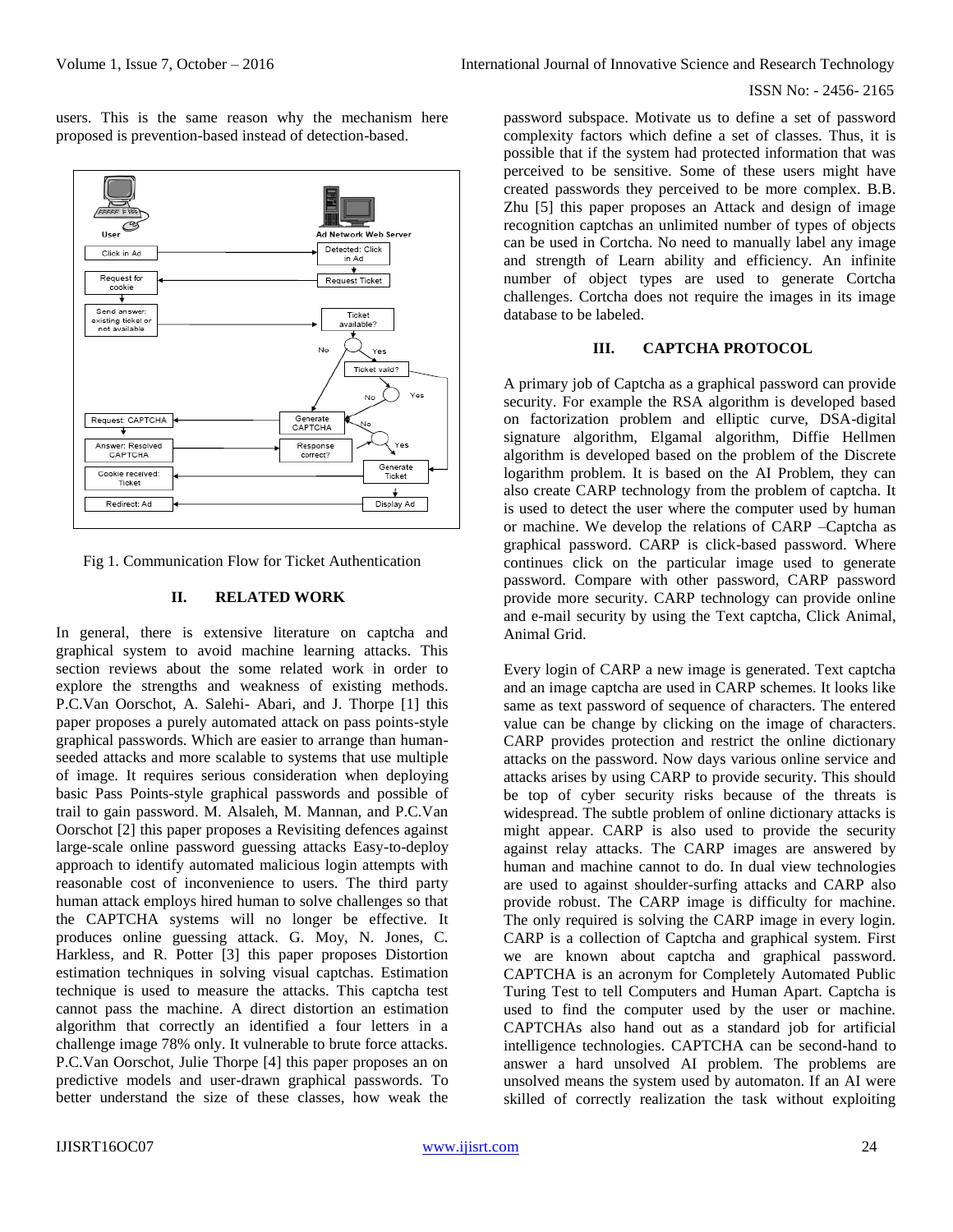flaws in an exacting CAPTCHA blueprint, then it would have solved the difficulty of increasing an AI that is talented of compound object credit in scenes.



Fig 2:- Demonstrates Click Text.

## **IV. PROPOSED METHODOLOGY**

For improve the security and reduce the elapse time , we are introducing the unsupervised based Captcha which complete the process in the form of Auxillary visual word , Bow model , Affinity matrix , image annotation .

- *Step1:* In the unsupervised Captcha we are maintaining the database of the different types of images.
- *Step 2:-* It will do the process of Auxiliary Visual words generation for matching points.
- *Step 3:* Then we are adopting the Bow method to detect the foreground and background.
- *Step 4:* Then we are adopting the Affine matrix to convert it in to pattern.
- *Step 5 :-* Now we are applying the Annotation to get the feature vectors to get the relevant image from the database.
- *Step 6 :* When it will find the relevant image it will done the process of verification
- *Step 7 :-* This method is universal and purely depend up on the specific database used for very high security.

## *A. Bow Model*

In computer vision, the bag-of-words model (BOW model) can be applied to image classification, by treating image features as words. In document classification, a bag of words is a sparse vector of occurrence counts of words; that is, a sparse histogram over the vocabulary. In computer vision, a bag of visual words is a vector of occurrence counts of a vocabulary of local image features.

#### *B. Image Representation Based On The Bow Model*

To represent an image using BOW model, an image can be treated as a document. Similarly, "words" in images need to be defined too. To achieve this, it usually includes following three steps: feature detection, feature description, and codebook generation. A definition of the BOW model can be the "histogram representation based on independent features". Content based image indexing and retrieval (CBIR) appears to be the early adopter of this image representation technique.

#### *C. Feature representation*

After feature detection, each image is abstracted by several local patches. Feature representation methods deal with how to represent the patches as numerical vectors. These vectors are called feature descriptors. A good descriptor should have the ability to handle intensity, rotation, scale and affine variations to some extent. One of the most famous descriptors is Scale invariant feature transform (SIFT). SIFT converts each patch to 128-dimensional vector. After this step, each image is a collection of vectors of the same dimension (128 for SIFT), where the order of different vectors is of no importance.

#### *D. Codebook generation*

The final step for the BOW model is to convert vectorrepresented patches to "code words" (analogous to words in text documents), which also produces a "codebook" (analogy to a word dictionary). A codeword can be considered as a representative of several similar patches. One simple method is performing k-means clustering over all the vectors. Code words are then defined as the centers of the learned clusters. The number of the clusters is the codebook size (analogous to the size of the word dictionary).

Thus, each patch in an image is mapped to a certain codeword through the clustering process and the image can be represented by the histogram of the code words.

#### *E. Image Annotation*

Automatic image annotation (also known as automatic image tagging or linguistic indexing) is the process by which a computer system automatically assigns metadata in the form of captioning or keywords to a digital image. This application of computer vision techniques is used in image retrieval systems to organize and locate images of interest from a database.This method can be regarded as a type of multi-class image classification with a very large number of classes - as large as the vocabulary size. Typically, image analysis in the form of extracted feature vectors and the training annotation words are used by machine learning techniques to attempt to automatically apply annotations to new images. The first methods learned the correlations between image features and training annotations, then techniques were developed using machine translation to try to translate the textual vocabulary with the 'visual vocabulary', or clustered regions known as blobs. Work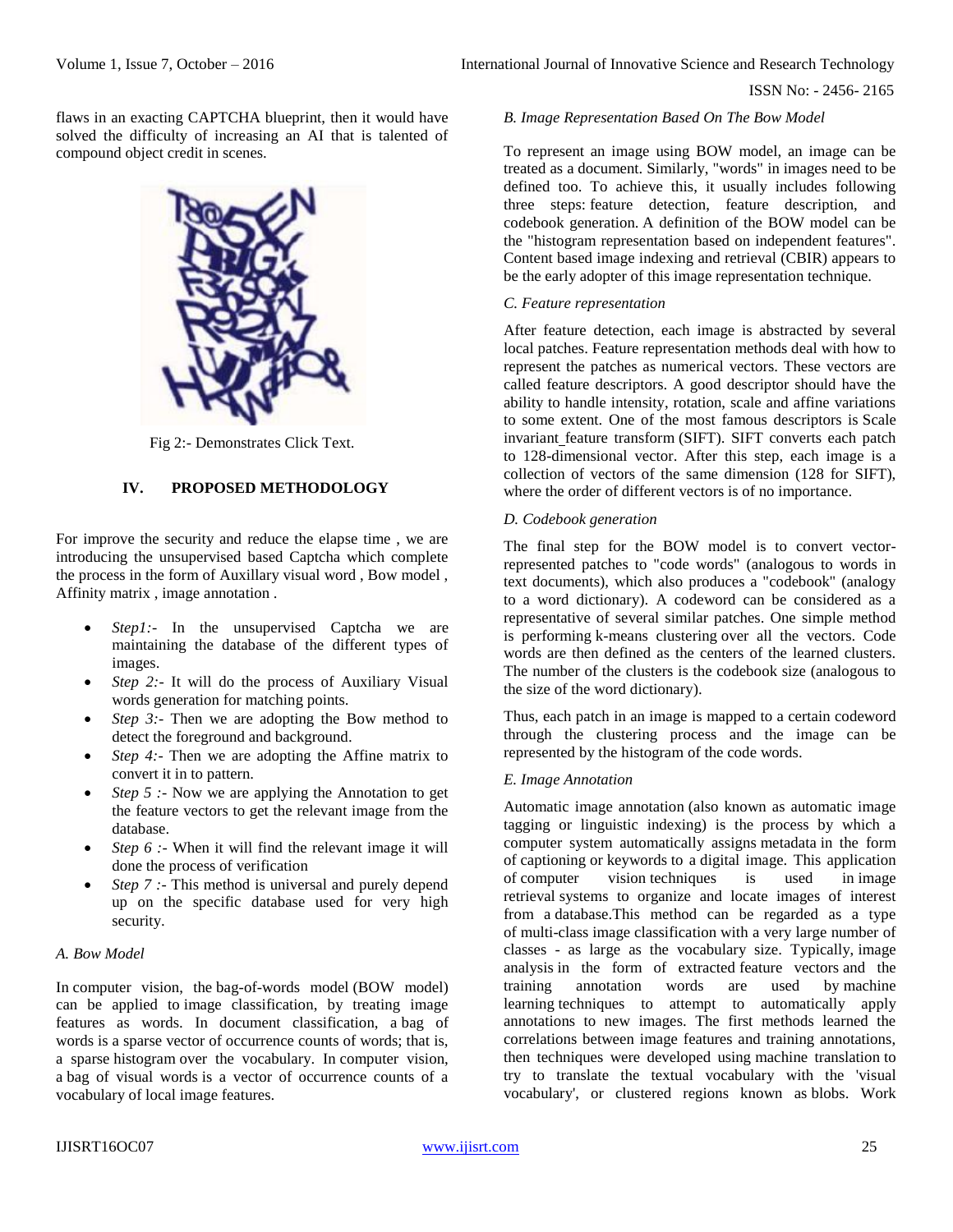following these efforts has included classification approaches, relevance models and so on.

The advantages of automatic image annotation versus contentbased image retrieval (CBIR) are that queries can be more naturally specified by the user. CBIR generally (at present) requires users to search by image concepts such as color and texture, or finding example queries. Certain image features in example images may override the concept that the user is really focusing on. The traditional methods of image retrieval such as those used by libraries have relied on manually annotated images, which is expensive and timeconsuming, especially given the large and constantly growing image databases in existence.

# **V. RESULTS**

Figure 3 is showing the Captcha protocol and Unsupervised Captcha for detect the authentic user. Figure 3 is showing the design GUI for the Captcha protocol and Unsupervised Captcha detection .



Fig 3. GUI for Captcha Protocol

As we can see from the figure 4 the Captcha protocol is working for detection the text . In the figure 3 , as we click at the captcha protocol then the new window will open as the figure 4. In this we will get the image of the text . If we give the same and correct text in the text window then it will generate the corresponding elements and match that . If both will get same then authentication process will successfully complete .





For authentication from the unsupervised Captcha , the given image will be break in three samples that's are Auxillary visual word , Bow model , Affinity matrix , image annotation . Figure 5 is showing the comparison for the simulation time in between existing Captcha Protocol and proposed Unsupervised Captcha Protocol. As we can see from the figure 5, the execution time for the proposed unsupervised algorithm is low as compare to the Captcha Protocol.



Fig 5. Elapsed time for comparison in CAPTCHA Protocol and Unsupervised Captcha

# **VI. CONCLUSION & FUTURE SCOPE**

As we can see from the results session, the execution time is low for the proposed unsupervised algorithm as compare to the Captcha protocol. That means we can say that for check the authentic click unsupervised algorithm is best as compare to captcha protocol. We presented a click fraud prevention method, an innovation if compared to the great majority of the current click-fraud combat methods, which treat the fraud after its occurrence through the filtering and detection of fraudulent clicks. Unsupervised Captcha method, the approach here presented proposes the use of differentiation tests between humans and computers, through the use of clickable Class II CAPTCHAs. The answer to these tests will work as a validation certificate of the clicks which, after considered valid, will be accounted for further charge. In an ideal world, the method here proposed could surpass the current detection mechanisms; however it is specially indicated to be utilized in a complementary fashion. In the Future, we can work at the limitations of the project .As we can see that in the limitations, the given process is offline still now. We can progress it for the online. For authentication images are limited. So we can increase the images so that some different type of authentication can be performing. In the project, we are using just some limited images for authentications. These images can be increase in the future.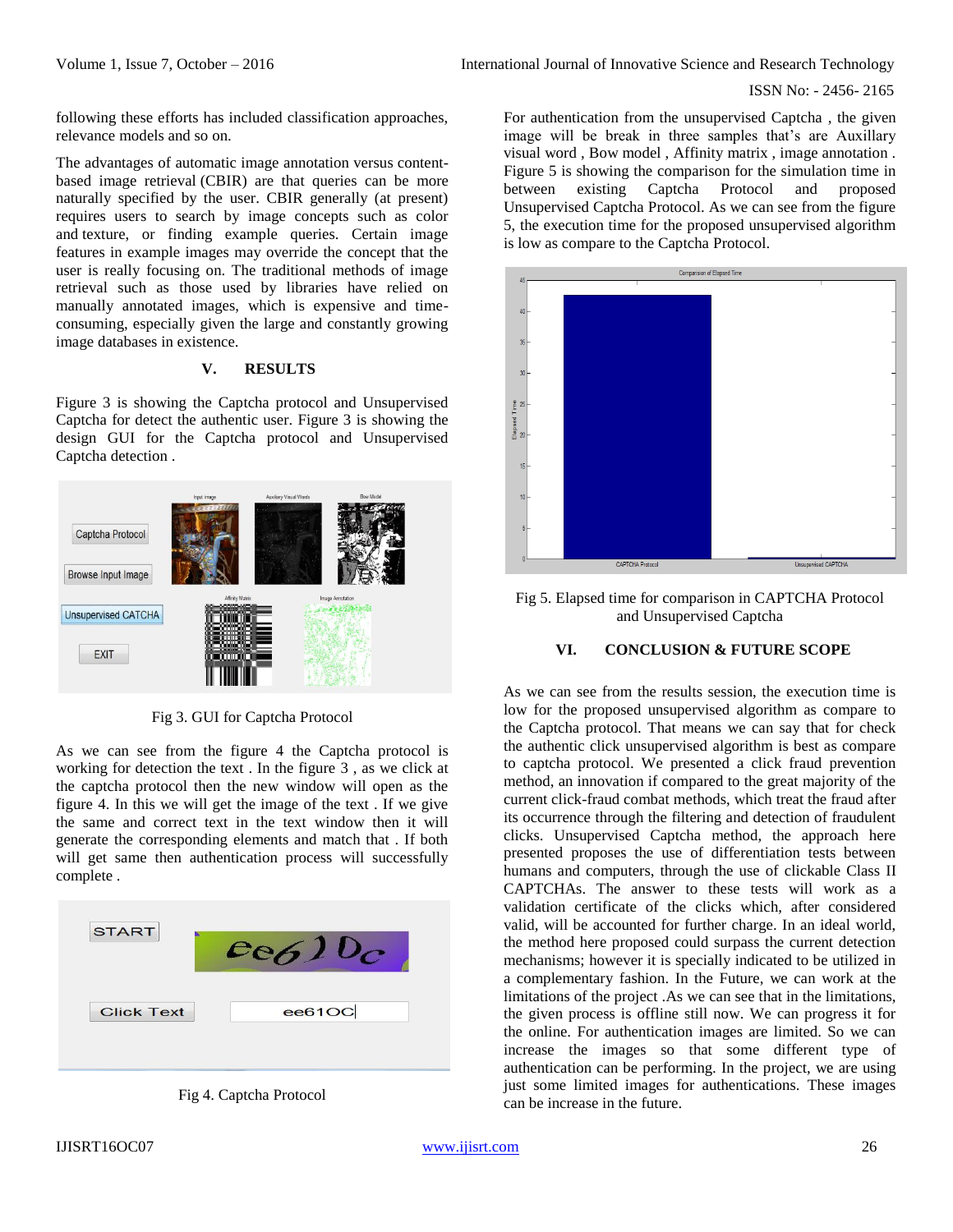#### **REFERENCES**

[1] Bin B. Zhu, Jeff Yan, Guanbo Bao, Maowei Yang, and Ning Xu, —Captcha as Graphical Passwords— A New Security Primitive Based on Hard AI Problems‖ IEEE *Trans. Inf. Forensics Security*, Vol. 9, No. 6, June 2014.

[2] P. C. van Oorschot, A. Salehi-Abari, and J. Thorpe, ―Purely automated attacks on passpoints-style graphical passwords,‖ *IEEE Trans. Inf. Forensics Security*, vol. 5, no. 3, pp. 393–405, Sep. 2010.

[3] M. Alsaleh, M. Mannan, and P. C. van Oorschot, ―Revisiting defenses against large-scale online password guessing attacks,‖ *IEEE Trans. Dependable Secure Comput.*  vol. 9, no. 1, pp. 128–141, Jan./Feb. 2012.

[4] P. C. van Oorschot and J. Thorpe, —On predictive models and user-drawn graphical passwords,‖ *ACM Trans. Inf. Syst. Security*, vol. 10, no. 4, pp. 1–33, 2008.

[5] G. Moy, N. Jones, C. Harkless, and R. Potter, ―Distortion estimation techniques in solving visual CAPTCHAs,‖ in Proc. IEEE Comput. Soc. Conf. Comput. Vis. Pattern Recognit., Jul. 2004, pp. 23–28.

[6] B. B. Zhu et al., ―Attacks and design of image recognition CAPTCHAs,‖ in Proc. ACM CCS, 2010, pp. 187– 200.

[7] P. C. van Oorschot and J. Thorpe, ―Exploiting predictability in click-based graphical passwords,‖ *J. Comput. Security*, vol. 19, no. 4

[8] J. Elson, J. R. Douceur, J. Howell, and J. Saul, ―Asirra: A CAPTCHA that exploits interest-aligned manual image categorization,‖ in *Proc. ACM CCS*, 2007, pp. 366–374.

[9] B. Pinkas and T. Sander, ―Securing passwords against dictionary attacks,‖ in Proc. ACM CCS, 2002, pp. 161–170.

[10] G. Mori and J. Malik, -Recognizing objects in adversarial clutter,‖ in Proc. IEEE Comput. Society Conf. Comput. Vis. Pattern Recognit., Jun. 2003, pp. 134–141.

[11] M. Szydlowski, C. Kruegel, and E. Kirda, -Secure input for web applications, in Proc. ACSAC, 2007, pp. 375–384.

[12] G. Wolberg,  $-2$ -pass mesh warping, in Digital Image Warping. Hoboken, NJ, USA: Wiley, 1990.

[13] HP TippingPoint DVLabs, New York, NY, USA. (2011). The Mid-Year Top Cyber Security Risks Report [Online]. Available:http://h20195.www2.hp.com/v2/GetPDF.aspx/4AA 3-7045ENW.pdf.

[14] S. Kim, X. Cao, Hs. Zhang, and D. Tan, ―Enabling concurrent dual views on common LCD screens,‖ in Proc. ACM Annu. Conf. Human Factors Comput. Syst., 2012.

[15] S. Li, S. A. H. Shah, M. A. U. Khan, S. A. Khayam, A.- R. Sadeghi, and R. Schmitz, ―Breaking e-banking CAPTCHAs,‖ in Proc. ACSAC, 2010, pp. 1–10.

[16] H. Gao, X. Liu, S. Wang, and R. Dai, —A new graphical password scheme against spyware by using CAPTCHA, lin Proc. Symp. Usable Privacy Security, 2009, pp. 760–767.

[17] L. Wang, X. Chang, Z. Ren, H. Gao, X. Liu, and U. Aickelin, ―Against spyware using CAPTCHA in graphical password scheme,‖ in Proc. IEEE Int. Conf. Adv. Inf. Netw. Appl., Jun. 2010.

[18]. Revathi.M, Dhanalakshmi.S," *A New Captcha Protocol For Avoiding Machine Learning Attacks*", International Journal For Trends In Engineering & Technology Volume 3 Issue 3 – March 2015.

[19]. Monika Chilluru1, B. Ravindra Naick2, P. Nirupama ," Captcha based Password Authentication – A New Security Scheme", International Journal of Computer Science and Information Technologies, Vol. 6 (4) , 2015.

[20]. Carlos Javier Hernández-Castro, David F. Barrero, and María D. R-Moreno," AMachine Learning Attack against the Civil Rights CAPTCHA", Springer International Publishing Switzerland 2014 .

[21]. Bin B. Zhu1 and Jeff Yan2," *Towards New Security Primitives Based on Hard AI Problems*", Security Protocols 2013.

[22]. Goran Martinovic, Zdravko Krpic," *Advanced Character Collage CAPTCHA*", Advanced Character Collage CAPTCHA, 2012 .

[23]. Guido Schryena, Gerit Wagnera, Alexander Schlegel," *Development of two novel face-recognition CAPTCHAs: a security and usability study*",2016 .

[24]. Colin Hong, Bokil Lopez-Pineda, Karthik Rajendran, Adria Recasens," *Breaking Microsoft's CAPTCHA*".

[25]. Jeff Yan, Ahmad Salah El Ahmad," *Breaking Visual CAPTCHAs with Naïve Pattern Recognition Algorithms*".

[26]. Vikas K. Kolekar, Milindkumar. B. Vaidya," *A Review of Captcha and Graphical Passwords to Enhance Security and Usability to Next Level*", International Journal of Science and Research (IJSR), Volume 4 Issue 5, May 2015.

[27]. Ragavi.V, Dr.G.Geetha," *CAPTCHA Celebrating its Quattuor decennial – A Complete Reference*", IJCSI